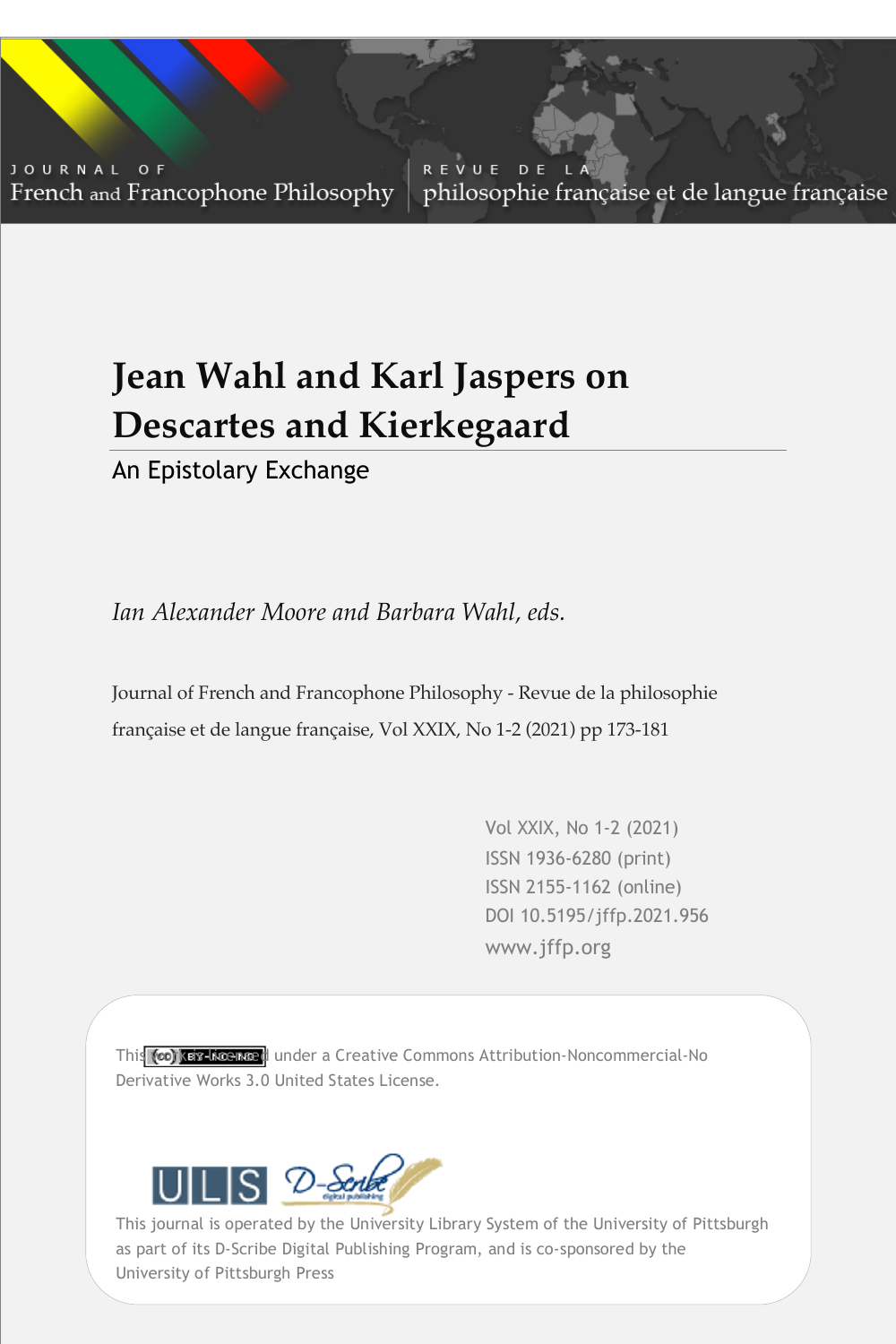# **Jean Wahl and Karl Jaspers on Descartes and Kierkegaard**

An Epistolary Exchange

*Ian Alexander Moore* Loyola Marymount University

*Barbara Wahl* Independent Scholar

## **1. Jean Wahl to Karl Jaspers, 22 October 1937**

Sir,\*

Thank you very much for sending me the German text of your study on Descartes.<sup>1</sup> It gave me the opportunity to reread it and to admire once again the strength of this portrait, the beauty of many of these pages.

My attitude about Descartes is evidently not the same as yours, although perhaps we share similar starting points. For a long time, I have concluded that, apart from the ideas in which he diverges most from himself, such as the union of soul and body, $2$  Descartes had nothing to teach me, except for Descartes; and that, when faced with him, as with almost all of the great philosophers, it was best for me to adopt the attitude of the historian of philosophy and to try to revive his thought, to make mine, momentarily, his mode of thinking, and to admire his effort. I indeed admire this effort, which you condemn, to unite the Cogito as the form of all thought<sup>3</sup> and the thoughts that are the successive matters of our mental life, to create something that is at once science and philosophy, to build up a type of truth that is both that of the Cogito and that of scientific affirmations, to formulate demonstrations of God that are both constraining and self-constraining, both rational and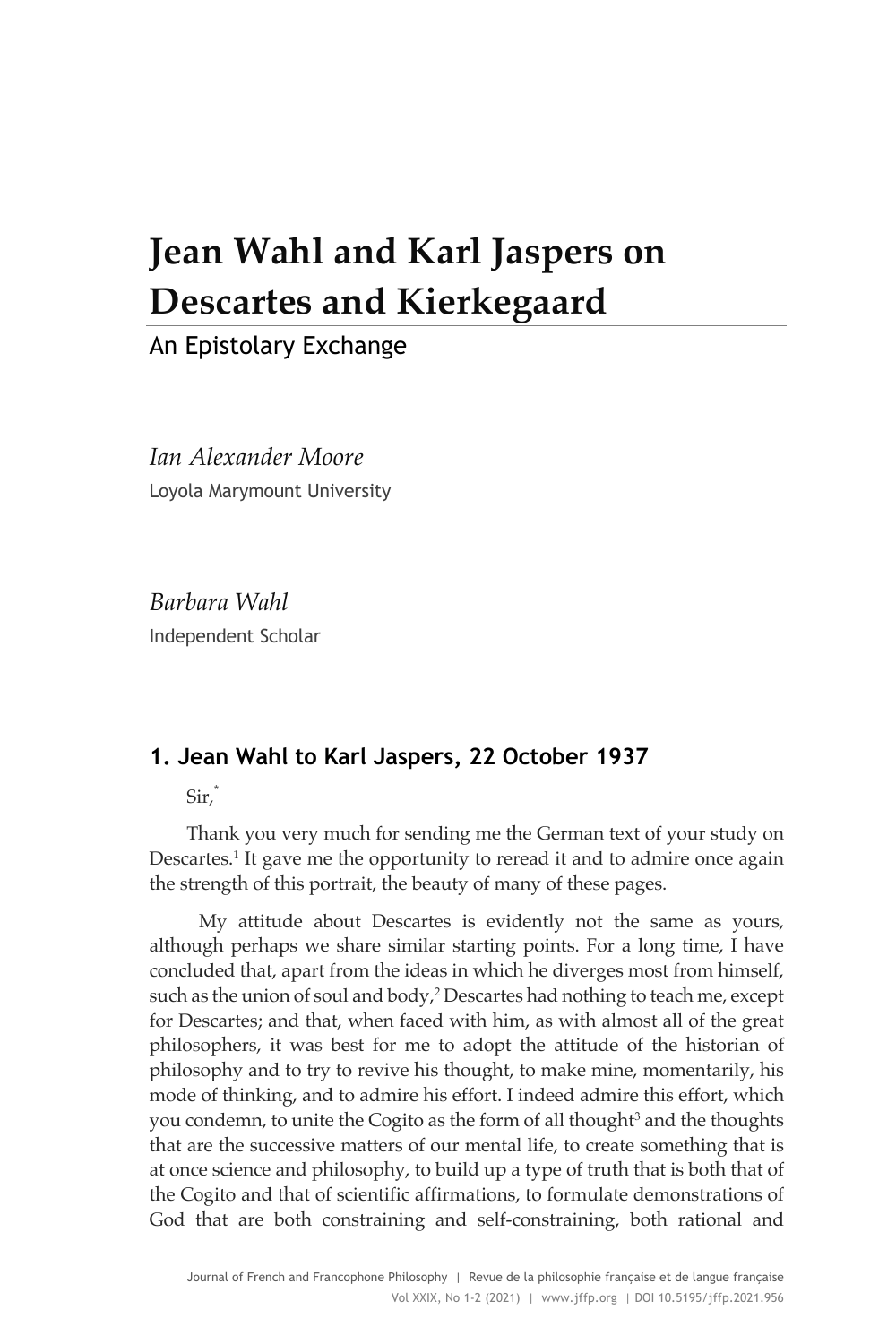grounded in the supra-rational divine abyss (where God appears as the richness of being and at the same time as principle of the criterion of truth), to apply the idea of clarity both to relations and to the terms they join (which explains the "confusion" that you note on p. 38 [of the German text] between the clarity of imagined terms and the clarity of the rational relation).

You say on p. 116 (of the translation): "Faith no longer expresses itself in him with all its vigor, and philosophy, on the other hand, does not yet make itself felt in him as a source of life."4 Could one not say almost as well: "Faith still expresses itself in him with all its vigor, and yet philosophy makes itself felt fully as a source of life?" Could one not see, in the fact that he allows authority to persist without understanding it (p. 117), the meaning of what is respectable and mysterious in authority?

I see in him a mind [*esprit*] that is both eager for authority and aware at least quite often—of its limits. And it is as you describe it in certain pages that I find of model of philosophical description.

I feel so far from Descartes, and on the other hand find him so lofty [*haut*]—so proud [*hautain*]—that I try simply to admire him and, by a sort of mimicry, to give to my thought for a moment the color of his.

However, I sense in him, as you show so forcefully, tensions, conflicts, a possibility of diverse interpretations, a lack of transparency. But, for a reader and admirer of your *Philosophie*, <sup>5</sup> isn't this what characterizes philosophy itself?

I am searching for why you do not spare Descartes any contradiction, and insist less on the presence in him of the "source" than on the fact that it is hidden (yet it is in every great philosopher), less on the cipher of transcendence than on the fact that it appears only in flashes (yet it is the same with the other great philosophers)? It is because you have, no doubt, made him responsible for the deviations of the modern spirit [*esprit*], and because you have personified in him the universal [*le général*], a rather flat universal, in his opposition to the individual as the philosopher can conceive of it today, after the passage of Nietzsche and Kierkegaard.

I am well aware that you say that in Descartes, the mystery hides an absence of mystery, a flatness [*platitude*], a non-philosophy. For my part, I see in him an illustration of your theory: namely, that the source never appears except in flashes, and that all philosophy fails, wanting to become conscious of what surpasses consciousness.

I see problems everywhere in Descartes's system, whether in the theory of freedom, in the provisional morality, in the union of soul and body, in the relation between God and the criterion of certainty. But even this I admire, as a sign of the vigor of a thought which could not hide itself in the too rigid worlds it fashioned for itself.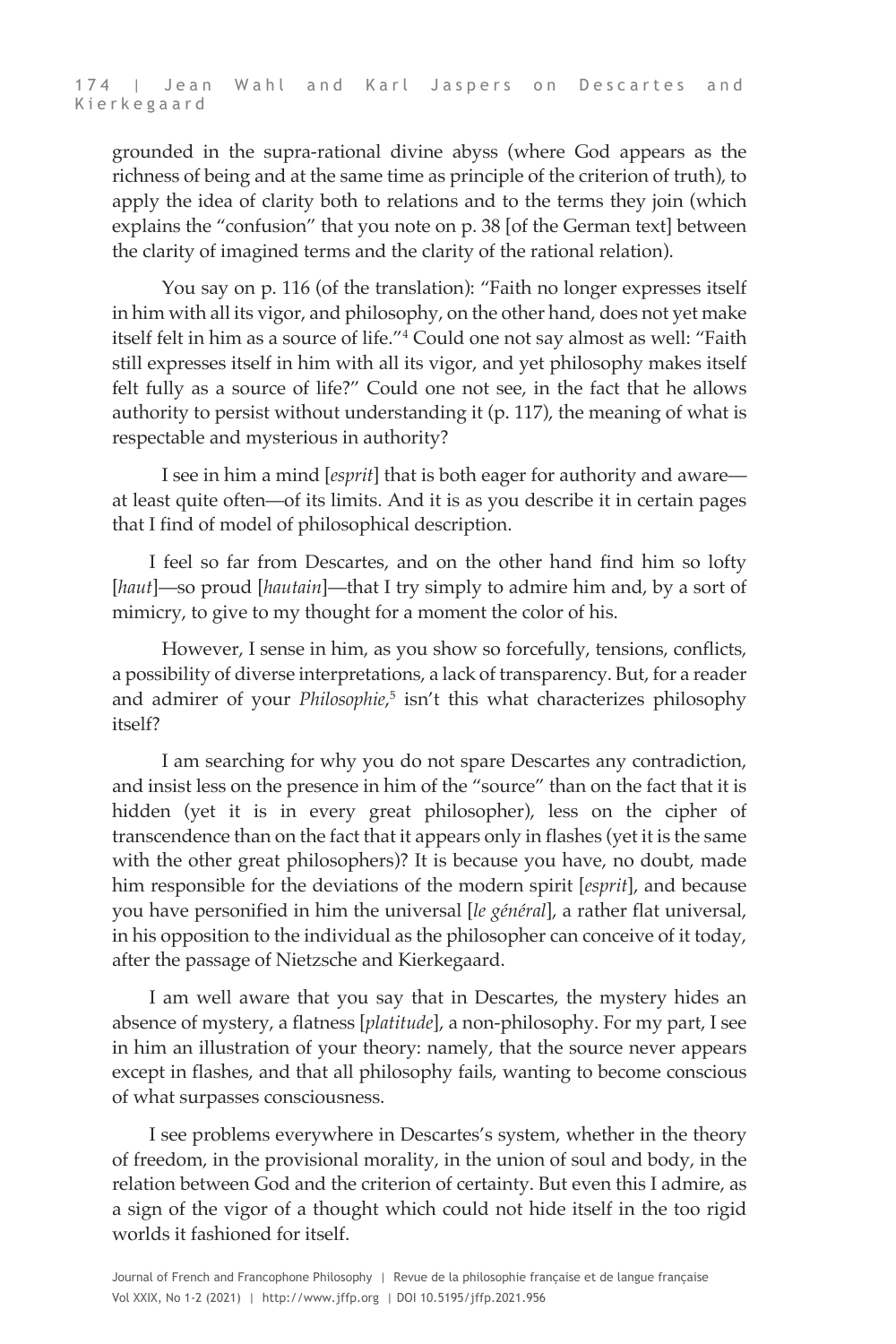These last words show you how, despite these observations, I feel close to you; I would like you to take these observations themselves only as testimony of the ardent interest with which I have read you, as the echo of a dialogue that, thanks to your book, I have enjoyed starting with you.

I ask you please to accept the expression of my feelings of great sympathy, admiration, and dedication,

Jean Wahl

#### **2. Karl Jaspers to Jean Wahl, 30 January 1938**

#### Dear Mr. Wahl!

Thank you very much for your letter from October 22, in which you comment so thoroughly on my "Descartes." I read your remarks with lively interest. It seemed to me that, in the end, we might be more in accord than it seems to you. I can follow your "*attitude*"6 toward Descartes without difficulty. You, too, see the questionable issues that I believe I see. In what seems to me a most ingenious way, you underscore the possible depth of rationality as such. (I nevertheless believe I also hinted at this in my treatise.) I go along with you, even if, at the moment of my work, it was more essential for me to call Descartes into question. You interpret this from the polemical position that it was necessary for me to take there as a result of modern developments. Indeed: Descartes is not Anselm.

From my presentation, you single out the following sentence about Descartes: "that faith no longer spoke from him with all vitality, and that, on the other hand, philosophy as the origin that grounds life had not yet come to life in him"7 —and you think one can say the inverse almost just as well: "faith still speaks in him with all its might and yet philosophy can be perceived in him as a source of life." Indeed, there seems to be an extreme contrast between us here in our esteem for Descartes. But the difference is perhaps that you mean the sentence only tentatively as a paradox. Perhaps I am more resolute in my sentence. This is because the content of your sentence seems to me to express an impossible state of affairs: for, wherever calm belief is decided, there is actually no longer any philosophy; rather, only rational thoughts that have come from a once-original philosophy remain, or it is a matter of theology. I must agree with you if you mean your sentence biographically in the following way: Descartes's life testifies to the complete seriousness of his philosophy; but it does not testify to the seriousness of his faith with the same visibility; therefore, the debate about his "mask" does not stop. If we base ourselves on the imparted philosophy alone, then I believe I may contradict your reversal of my sentence in accordance with my explanations.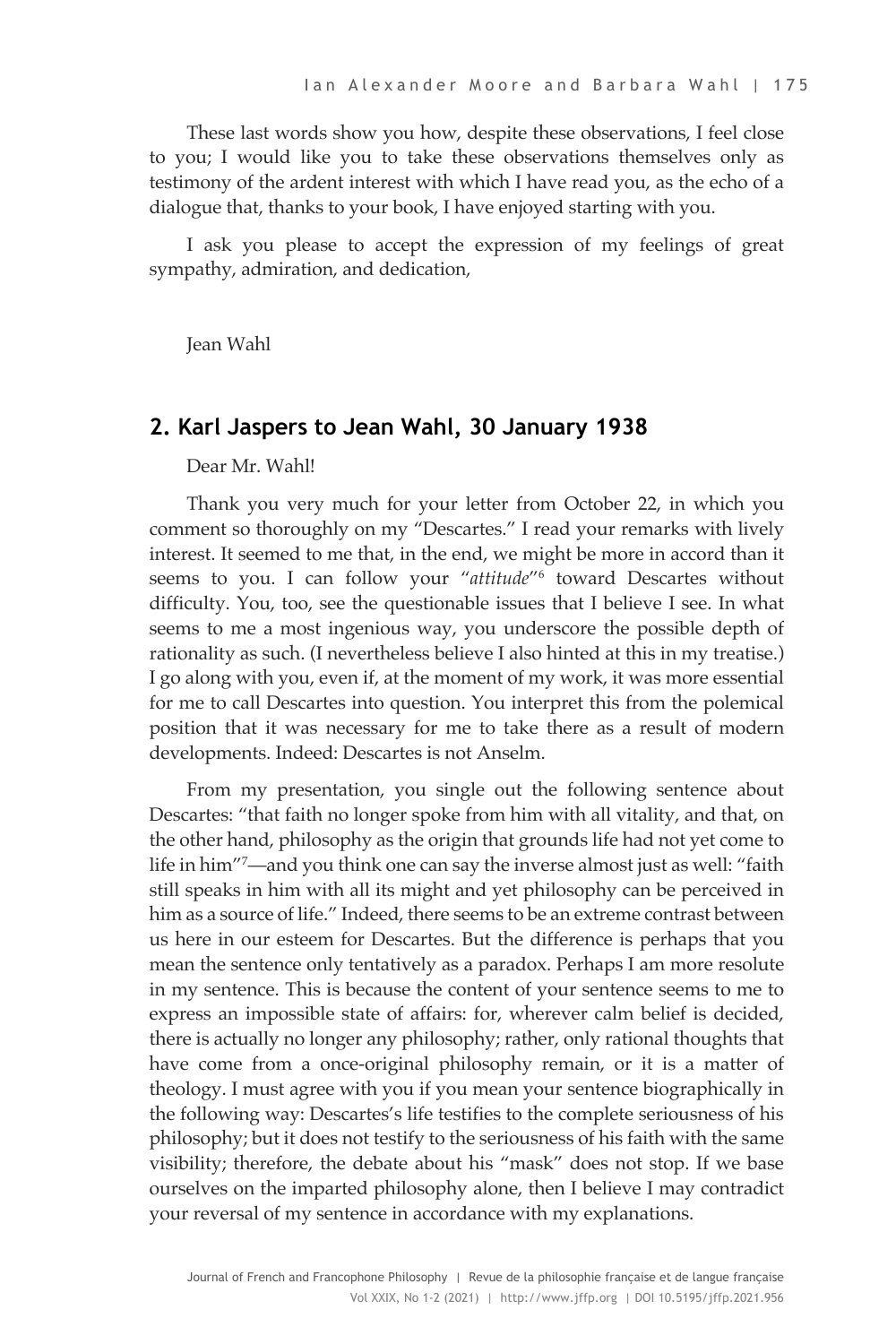176 | Jean Wahl and Karl Jaspers on Descartes and Kierkegaard

 $[\ldots]^8$ 

I thank you once again heartily.

Your most devoted,

[Karl Jaspers]

### **3. Karl Jaspers to Jean Wahl, 9 April 1938**

Dear Mr. Wahl!

Your great work—*Kierkegaard Studies<sup>9</sup>*—cannot be read casually and in a hurry. It requires study. Unfortunately, I have to postpone this until the moment when I wish to engage with Kierkegaard again, as according to my plans. But until then I cannot wait to express my heartfelt thanks to you. With this I can connect only superficial remarks that came to me while quickly paging through your book and reading parts of it. Your method of penetrating reflection (instead of a transparent presentation of a supposed whole) seems to me entirely appropriate. One will be interested to follow you when you pursue the intricate thoughts and possibilities under the guidance of questions that are in each case specific. It is also extremely interesting to see how you detect relationships between authors, analogies, coincidences, and influences.

In particular, I am grateful to you for the diligent effort you have put into my writings. It has been a pleasure for me to read in your work how diversely my thinking has grown out of Kierkegaard or rather been nourished by it. When I then read that I am not a philosopher but a professor, $10$  this not only coincides with what I have occasionally answered for the last twenty years when I was addressed as a philosopher, but is like a liberation from false claims and false fame. Even Kant did not want to be called a philosopher. This is a repetition of what, in antiquity, first led to the word "philosopher" in contrast to *sophos*. <sup>11</sup> The only difference is that we are not creating a new word now, but rather retreating to teaching and to "professor." I also want to study closely this critical analysis of yours once more.

As far as I can see, your work is the first attempt on a large scale to naturalize Kierkegaard in France. One can see from the information you provide what was there before you. I was astonished to read that Kierkegaard had been written about in France as far back as 1900 and 1903, and also astonished by how much of his work had recently been translated into French.

In addition to the extensive literature you have cited, I would like to draw your attention to a short article that would, I imagine, be of great interest to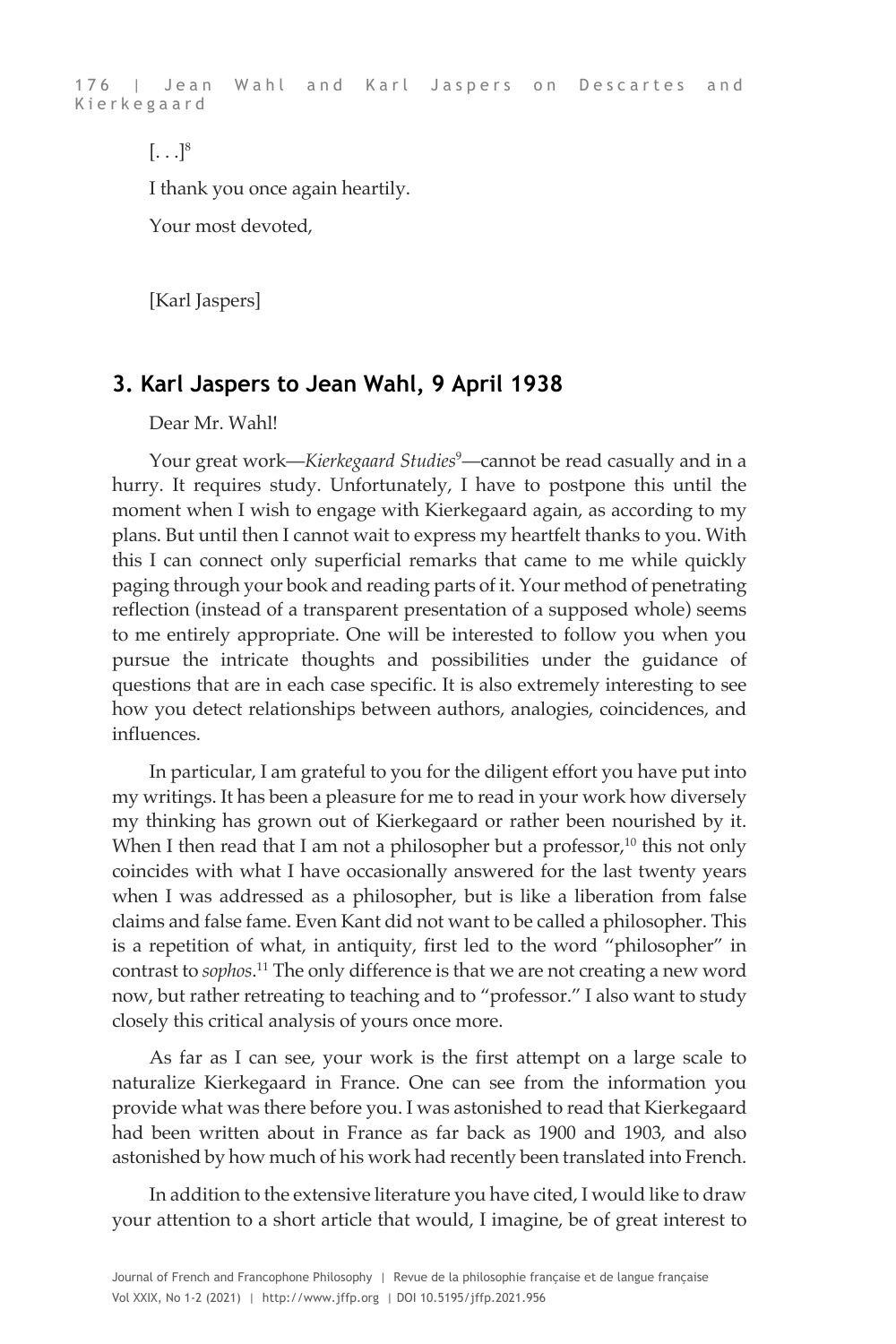you: Alker, "Zur Biographie Sören Kierkegaards" [On Kierkegaard's Biography] (*Hochland* XXXIV, pp. 277 ff. 1936–1937). He reports on recent Danish research that is not without relevance. It is also perhaps worth citing an earlier critical review of the literature: F. J. Brecht, *Die Kierkegaardforschung im letzten Jahrfünft* [*Kierkegaard Research in the Last Five Years*] ("Literarische Berichte aus dem Gebiete der Philosophie," ed. A. Hoffmann – Erfurt, Volume 25, 1931, Stuttgart, Kurt Stenger).

Once again, my heartfelt thanks.

You most devoted,

[Karl Jaspers]

## **4. Jean Wahl to Karl Jaspers, 16 April 1938**

Dear Sir and Colleague,

Thank you for your letter, which I was very glad to receive. What you say touched me deeply.

I realize how unsatisfying the pages I have devoted to your philosophy are. And I am glad that you read them with indulgence and sympathy.

The few questions that I had asked, the critiques that I have sometimes ventured to make, were directed at myself; for, there is perhaps no philosophy to which I feel so close as yours. And it is a continual mistrust of myself and of what is familiar to me that explains my objections.

I haven't yet read *Existenzphilosophie*. <sup>12</sup> I am waiting to read it more easily with the help of Mr. Pollnow's translation,<sup>13</sup> and at a moment when I will have a little more time. But I reproached myself for not having thanked you sooner for a book that will, for me, be educational and nourishing.

I also haven't yet thanked you for your very interesting letter in which you spoke about Descartes as well as about my ideas on transcendence.14

As for Descartes, I would well admit that the sentence I wrote, reversing your terms, is less satisfactory and has something paradoxical, even "questionable" (as one would say in English) about it.15 However, I believe that Descartes's belief was "serious," and I am not very willing to accept the thesis of the masked philosopher.

Regarding the points you mention about transcendence, everything you say has been very valuable for me. I tried to respond, and thanks to Mr. Pollnow, your text, translated, appears in the *Bulletin de la Société de Philosophie*, together with the response that I tried to make, not to all of your observations (for, with respect to some of them, I believe that there is hardly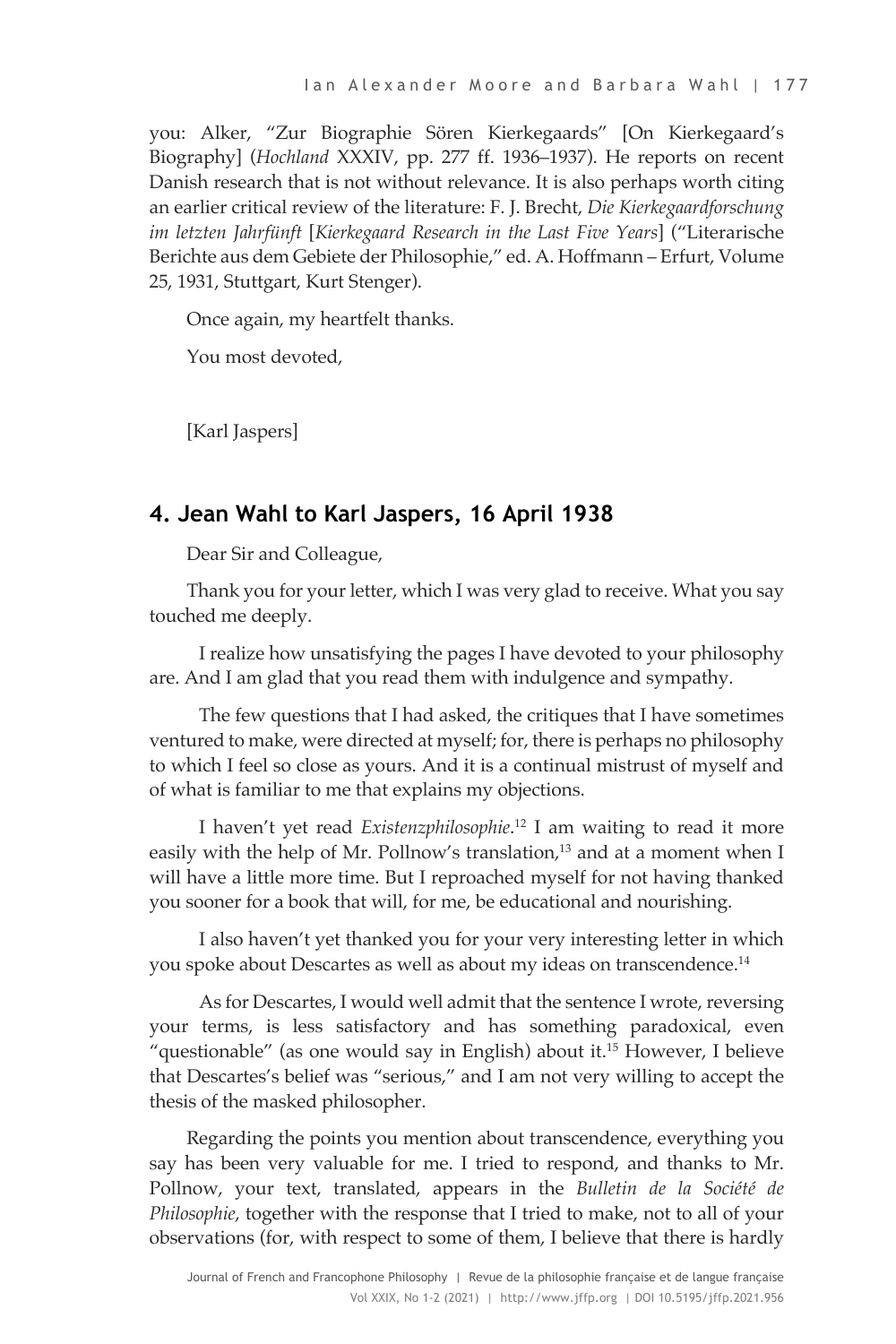anything to respond), but to certain ones. I would like to continue this conversation, and once I have read *Existenzphilosophie*, I will be sure to do so.

Please accept, sir and dear colleague, the expression of my feelings of great sympathy and profound devotion, and admiration.

Jean Wahl

### **Appendix: Jean Wahl's Letter of Recommendation for Karl Jaspers**

I would hesitate to bother you if were not a matter of a colleague so eminent as Karl Jaspers. <sup>16</sup> I know in particular his philosophical works, not having had the chance to study his great work on mental pathology.<sup>17</sup>-I consider him to be one of the two German philosophers (the other being Heidegger) who do their country the greatest honor, and whose work has, and deserves to have had, the most impact. I have carefully studied his *Philosophie*<sup>18</sup> and his volume on Nietzsche.19 I devoted two articles to them, which appeared in the *Revue de Métaphysique* and in *Recherches Philosophiques*. 20 Gabriel Marcel and Maurice Boucher, my colleague at the Sorbonne, have also studied his work, the one in *Recherches Philosophiques*, the other in the *Mélanges Lichtenberger*. <sup>21</sup> The *Revue Philosophique* considered it an honor to open its issue for the centenary of Descartes with an article by Jaspers.<sup>22</sup>

What in Jaspers draws me in is the great seriousness of his reflection, whether it applies to Descartes or to Kierkegaard. It always reaches the essential points. One sees a thinker in the face of other thinkers, enriching himself by them, sometimes reacting against them, but always in a personal way. His book on Nietzsche is one of those that best captures both the multiplicity and the complexity of Nietzsche's thought and its ultimate essence.

What makes Jaspers so important is, however, the masterful set of his three-volume *Philosophie*. It is a response to the question that every contemporary philosopher cannot fail to ask: what form must philosophy take in order to survive after the passage of Nietzsche and Kierkegaard?

Jaspers's influence on young French philosophers shows not only that philosophy can survive, but that it retains its appeal, even in our painful and troubled times.

Please accept, Sir, the expression of my feelings of complete dedication.

Signed: Jean Wahl

Professor of the Faculty of Letters<sup>23</sup>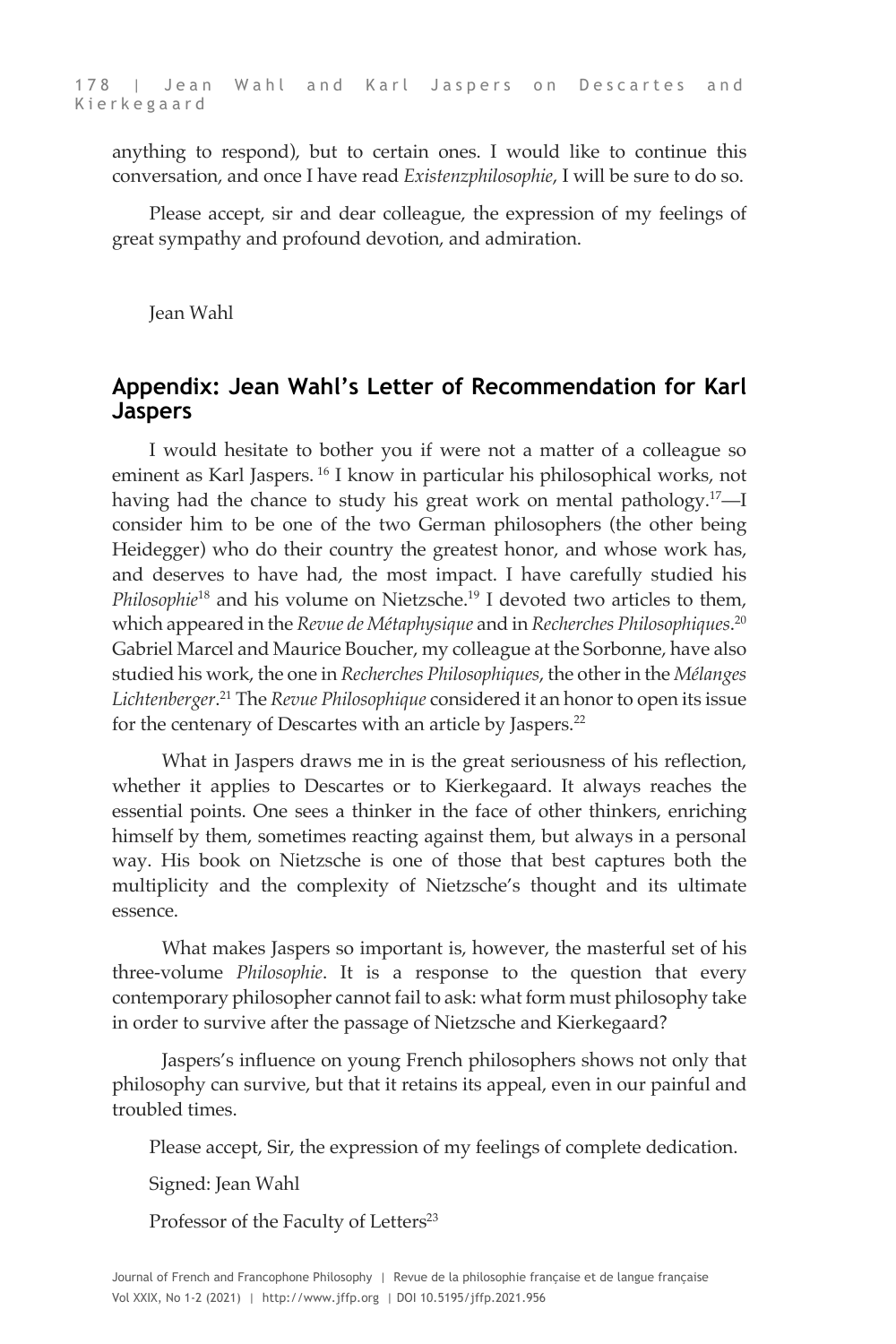# *Translated by Ian Alexander Moore*

Édition originale: Jean Wahl and Karl Jaspers, "Sur Descartes et Kierkegaard: Un échange épistolaire," *Nouvelle Revue Française* no. 649 (July 2021).

<sup>1</sup> Karl Jaspers, *Descartes und die Philosophie* (Berlin: Springer, 1937). In English as "Descartes and Philosophy," in Karl Jaspers, *Leonardo, Descartes, Max Weber*, trans. Ralph Mannheim (London: Routledge, 2009), second essay. Below, Wahl refers to the German version as well as to a French translation ("La pensée de Descartes et la philosophie") prepared by Hans Pollnow for a special issue of *Revue Philosophique de la France et de l'Étranger* on Descartes, vol. 123, no. 5/8 (May–August 1937): 39–148. Wahl, too, contributed a text titled "Notes sur Descartes" to the special issue (pp. 370–72). The latter text is available in English under the title "On Descartes," in Jean Wahl, *Human Existence and Transcendence*, trans. and ed. William C. Hackett (Notre Dame, IN: University of Notre Dame Press), 59–61.

 $2$  Wahl adds the note: "a theory that, for me, shows the breadth of his thought and makes visible a certainty without distinction."

 $3$  Wahl adds the note: "not necessarily empty."

 $4$  I here translate from the French version cited by Wahl.

<sup>5</sup> Karl Jaspers, *Philosophie*, 3 vols. (Berlin: Springer, 1932). In *English* as *Philosophy*, trans. E. B. Ashton (Chicago: University of Chicago Press, 1969–1971). For Wahl's discussion of this work, see especially Jean Wahl, "The Problem of Choice: Existence and Transcendence in the Philosophy of Jaspers," trans. Scott Davidson. Abridged version (with an introduction by I. A. Moore) in Jean Wahl, *Transcendence and the Concrete*, ed. Alan D. Schrift and Ian Alexander Moore (New York: Fordham University Press, 2017), chapter 6; complete version in the *Journal of French and Francophone Philosophy* 24, no. 1 (2016): 224–58.

<sup>6</sup> Jaspers uses the French homograph *attitude*.

 $^7$  Here and below, I directly translate Jaspers's German translation of Wahl's French, so as to give the Anglophone reader a sense for the differences between the two.

 $8$  The remainder of Jaspers's letter is already available. It forms a part of Wahl's famous lecture and debate "Subjectivité et transcendance," *Bulletin de la Société Française de Philosophie* 37, no. 5 (October–December 1937): 161–211. "Subjectivity and Transcendence," trans. Anna Johnson and Ian Alexander Moore, in Wahl,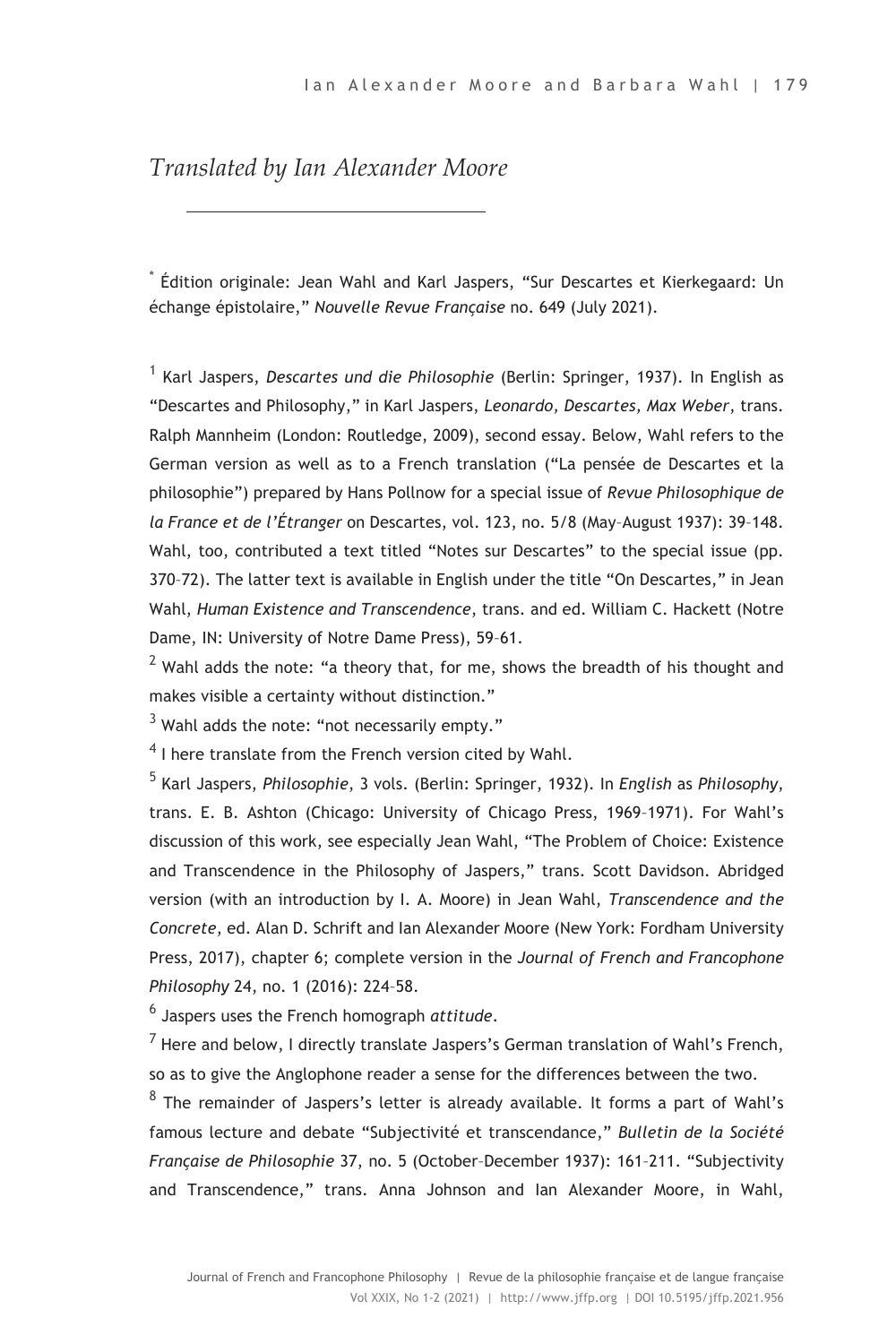*Transcendence and the Concrete*, chapter 7 (letter on pp. 189–92; Wahl's response on 192–93).

<sup>9</sup> Jean Wahl, *Études kierkegaardiennes* (Paris: Aubier, 1938). Portions of this book have appeared in English as "The Problem of Choice"; "Hegel and Kierkegaard," trans. Russell Ford, in Wahl, *Transcendence and the Concrete*, chapter 4; and "Heidegger and Kierkegaard: An Investigation into the Original Elements of Heidegger's Philosophy," trans. Ian Alexander Moore, in Wahl, *Transcendence and the Concrete*, chapter 5.

<sup>10</sup> Wahl, "The Problem of Choice" (*Journal of French and Francophone Philosophy* version), 257n82, in reference to Jeanne Hersch's book *L'illusion philosophique* (Paris: Alcan, 1936).

 $11$  Greek for "sage" or "wise one."

<sup>12</sup> Karl Jaspers, *Existenzphilosophie: Drei Vorlesungen* (Berlin: de Gruyter, 1938). Translated by Richard F. Grabau as *Philosophy of Existence* (Philadelphia: University of Pennsylvania Press, 1971).

 $13$  It appears that this translation either never materialized or remains unpublished. <sup>14</sup> See endnote 8, above.

<sup>15</sup> "Questionable" is in English in the original.

<sup>16</sup> Based on Wahl's references, this recommendation letter must date from 1937 at the earliest. In view of Wahl's comment about "our painful and troubled times," and of the fact that he does not cite any of his postwar publications on Jaspers, the letter was presumably written during World War II. The editors have been unable to determine its addressee.

<sup>17</sup> Karl Jaspers, *Allgemeine Psychopathologie: Ein Leitfaden für Studierende, Ärzte und Psychologen* (Berlin: Springer 1913).

<sup>18</sup> Jaspers, *Philosophie/Philosophy*.

<sup>19</sup> Karl Jaspers, *Nietzsche: Einführung in das Verständnis seines Philosophierens* (Berlin: de Gruyter, 1936); *Nietzsche: An Introduction to his Philosophical Activity*, trans. Charles F. Wallraff and Frederick J. Schmitz (Tucson: University of Arizona Press, 1965). See also Wahl's preface for the French translation: *Nietzsche: Introduction à sa philosophie*, trans. Henri Niel (Paris: Gallimard, 1950), i–vii.

<sup>20</sup> Jean Wahl, "Le problème du choix: L'existence et la transcendance dans la philosophie de Jaspers," *Revue de Métaphysique et de Morale* 41, no. 3 (July 1934): 405–6; republished in Jean Wahl, *Études kierkegaardiennes* (Paris: Aubier, 1938), 510– 52. In English as "The Problem of Choice." Jean Wahl, "Le Nietzsche de Jaspers,"